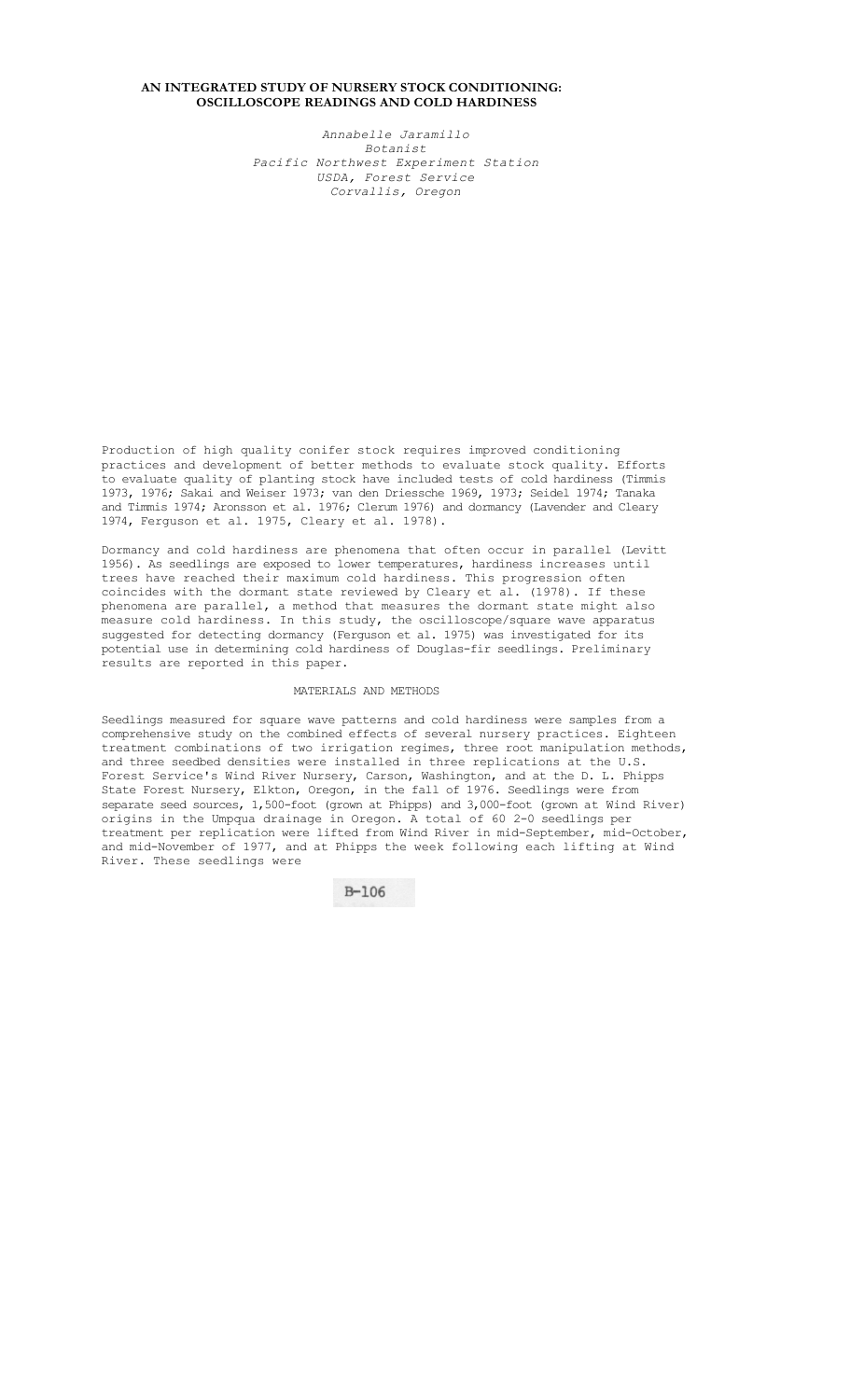given several laboratory tests, including measurement of square wave pattern and cold hardiness. Trace observations for each lifting date were made on a subsample of 10 seedlings per treatment per replication immediately after lifting at the nursery. Seedlings were classified as slightly active, very active, dormant, or dead (Fig. 1).

A separate subsample of five seedlings per treatment per replication for each lifting date was potted in each of two pots. One pot of seedlings was subjected to a cold test at  $-4^{\degree}$ C and the other at  $-7^{\degree}$ C. A day or more after potting the seedlings were placed in a cooling chamber at an initial temperature of 1° C. Temperature was dropped by 1.4° C increments at half-hour intervals until the minimum temperature was reached. The seedlings were kept at the minimum temperature for 3 hours. The temperature was then increased in 1.4° C increments at halfhour intervals until the initial temperature was reached. The seedlings were then placed in a greenhouse under growing conditions, and extent of damage was observed after 6 weeks. Seedlings were classified dead or severely damaged if more than one-half of the foliage was brown and the terminal bud was injured. These observations were combined for analysis. Seedlings from both nurseries were tested simultaneously. The data were analyzed by linear regression methods, and coefficients of correlation were calculated. The observations for each temperature test were combined and each group of 10 seedlings for each treatment replication combination was used to obtain a data point.

Calculated correlations were compared visually with a theoretical model (Fig. 2). In the model, the general form of the negative correlation is indicated for three levels of damaging temperature. If we assume that dormancy and frost hardiness are parallel phenomena in Douglas-fir seedlings, then we would expect to observe a negative correlation between damage from freezing and percent of seedlings dormant. The percent of seedlings damaged or killed would probably also vary with the minimum temperature used in the test.

### RESULTS

Looking at freeze damage and dormancy separately, I observed a seasonal trend in square wave form. Percent damage was higher in October than in September and November in both Wind River and Phipps stock (Tables 1 and 2).

The data for each nursery were analyzed separately for the September, October, and November lift dates. No correlation trends were detected. For seedlings from the Wind River Nursery, there was no correlation between the percentage of seedlings severely damaged or killed and the percentage of seedlings that were dormant as determined by the square wave trace (Fig. 3). In fact, the correlation coefficients decreased with each subsequent lifting. The data from the Phipps Nursery also indicated a lack of significant correlations for each lifting date (Fig. 4); however, the regression line for October sampling slightly resembled the model.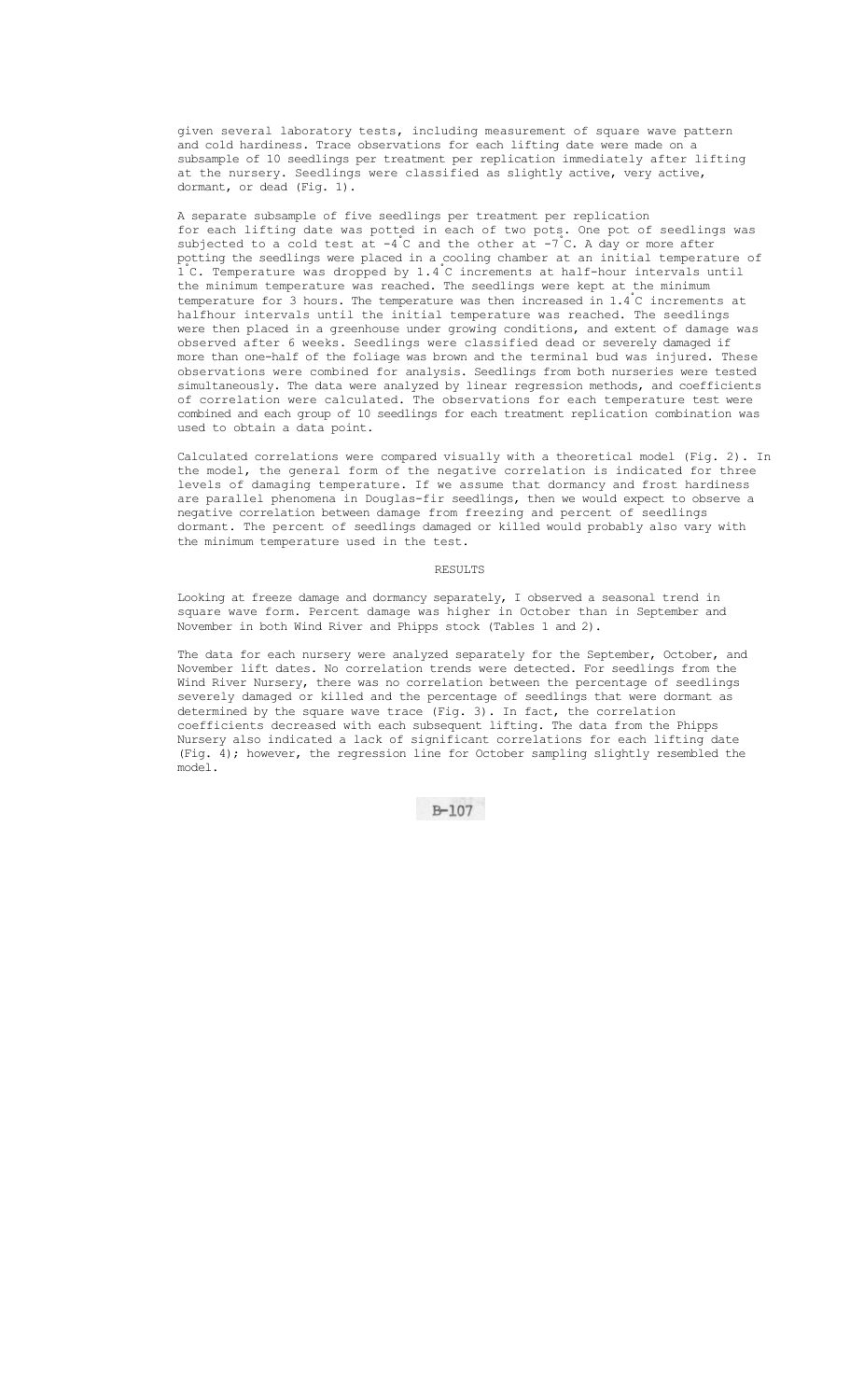



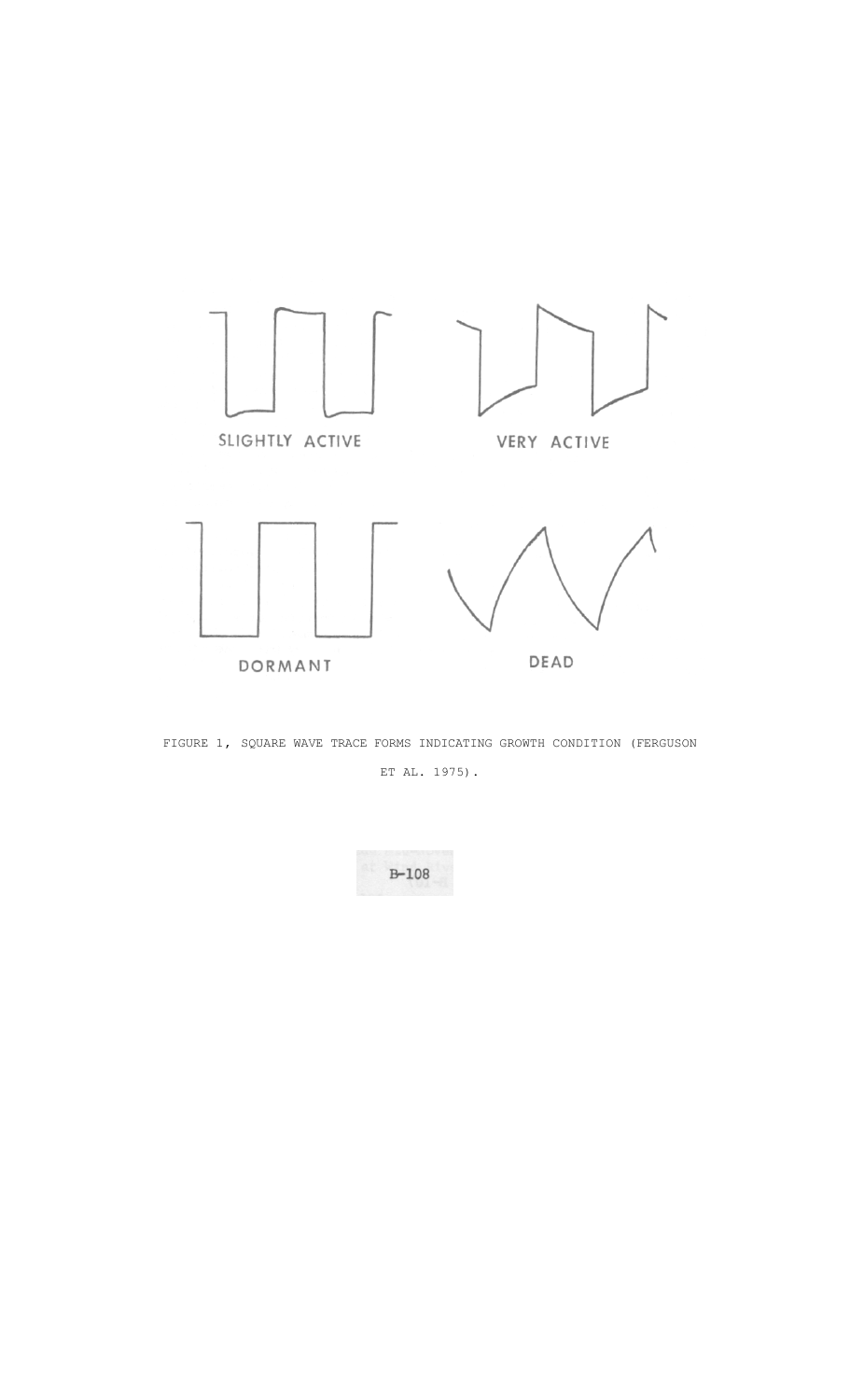|                  |                   | September                       |       | October                          | November         |                          |  |
|------------------|-------------------|---------------------------------|-------|----------------------------------|------------------|--------------------------|--|
| $T$ reatment $-$ | Trees $\frac{2}{$ | Trees<br>3/<br>damaged or dead- | Trees | Trees<br>dormant damaged or dead | Trees<br>dormant | Trees<br>damaged or dead |  |
|                  |                   |                                 |       | Percent                          |                  |                          |  |
|                  |                   |                                 | 53    | 13                               | 57               |                          |  |
|                  |                   |                                 | 30    |                                  | 73               |                          |  |
|                  |                   |                                 | 30    | 10                               | 63               |                          |  |
|                  |                   |                                 | 47    |                                  | 70               |                          |  |
|                  |                   |                                 | 43    |                                  | 40               |                          |  |
|                  |                   |                                 | 60    |                                  | 67               |                          |  |
|                  |                   |                                 | 40    |                                  | 70               |                          |  |
|                  |                   |                                 | 53    |                                  | 47               |                          |  |
|                  |                   |                                 | 33    |                                  | 50               |                          |  |
|                  |                   |                                 | 47    |                                  | 50               |                          |  |
|                  |                   |                                 | 40    |                                  | 40               |                          |  |
|                  |                   |                                 | 40    |                                  | 45               |                          |  |
|                  | 20                |                                 | 40    |                                  | 63               |                          |  |
| 14               |                   |                                 | 53    |                                  | 90               |                          |  |
| -5               |                   |                                 | 27    |                                  | 80               |                          |  |
| 16               |                   |                                 | 37    |                                  | 53               |                          |  |
|                  |                   |                                 | 33    |                                  | 63               |                          |  |
| 18               |                   |                                 | 57    |                                  | 63               |                          |  |

Table 1. Percent of Douglas-fir seedlings damaged or killed by freezing tests and percent of trees dormant, from Wind River Nursery, Carson, Washington

1/ Three replications combined, totaling 30 trees except in November test; treatments 9, 12, 14, and 15 were two replications combined, totaling 20 trees. Treatments were combinations of two irrigation regimes, three root manipulation methods, and three seedbed densities.

Determined by square wave trace form.  $2/$ 

 $601 - 4$ 

 $\overline{3}/$ More than one-half of seedling damaged.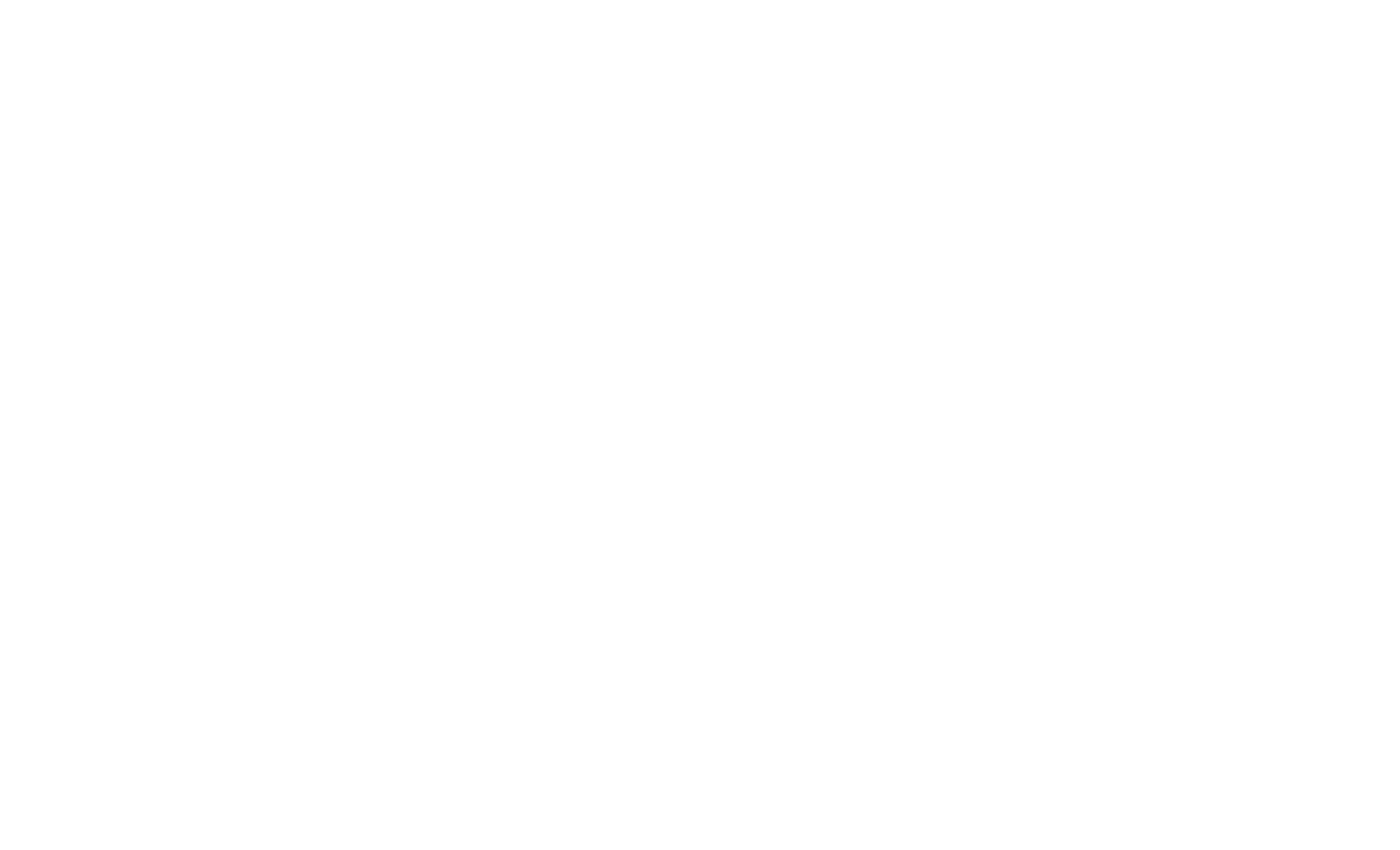| Treatment |       | September                                                                             |       | October                                                                                                               | November                                                                                       |                          |  |
|-----------|-------|---------------------------------------------------------------------------------------|-------|-----------------------------------------------------------------------------------------------------------------------|------------------------------------------------------------------------------------------------|--------------------------|--|
|           | Trees | Trees<br>Trees $\frac{2}{3}$ damaged or dead <sup>3</sup>                             | Trees | Trees<br>dormant damaged or dead                                                                                      | Trees<br>dormant                                                                               | Trees<br>damaged or dead |  |
|           |       | the country the size streets through the size foreign disease mining whether this can |       | Percent<br>While show with state ages with them and are state and the reside and the state with them state state mean |                                                                                                |                          |  |
|           |       | 3                                                                                     | 23    | 13                                                                                                                    | 100                                                                                            |                          |  |
|           |       |                                                                                       | 47    |                                                                                                                       | 93                                                                                             |                          |  |
|           | 17    |                                                                                       | 27    | 13                                                                                                                    | 97                                                                                             |                          |  |
|           | 3     |                                                                                       | 53    | 13                                                                                                                    | 93                                                                                             |                          |  |
|           |       | 17                                                                                    | 17    | 13                                                                                                                    | 97                                                                                             | 3                        |  |
|           | 20    | 20                                                                                    | 33    | 27                                                                                                                    | 93                                                                                             | 20                       |  |
|           | 27    | 17                                                                                    | 40    | 37                                                                                                                    | 100                                                                                            | 13                       |  |
| 8         | 3     |                                                                                       | 50    | 13                                                                                                                    | 97                                                                                             | 10                       |  |
| 9         | 27    | 27                                                                                    | 63    | 20                                                                                                                    | 90                                                                                             | 3                        |  |
| 10        | 17    |                                                                                       | 40    | 10                                                                                                                    | --                                                                                             |                          |  |
| 11        | 7     | 20                                                                                    | 17    | 27                                                                                                                    | $\frac{1}{2} \left( \frac{1}{2} \right) \left( \frac{1}{2} \right) \left( \frac{1}{2} \right)$ |                          |  |
| 12        | 30    | 17                                                                                    | 27    | 10                                                                                                                    | --                                                                                             | 3                        |  |
| 13        | 17    | $\Omega$                                                                              | 45    | 15                                                                                                                    | --                                                                                             | 10                       |  |
| 14        | 17    | 20                                                                                    | 30    | 20                                                                                                                    | ---                                                                                            | --                       |  |
| 15        | 23    | 23                                                                                    | 47    | 23                                                                                                                    | --                                                                                             | 10                       |  |
| 16        | 23    | 13                                                                                    | 27    | 33                                                                                                                    | --                                                                                             | 20                       |  |
| 17        | 15    | 15                                                                                    | 30    | 20                                                                                                                    |                                                                                                | 0                        |  |
| 18        | 10    | 10                                                                                    | 30    | 17                                                                                                                    | --                                                                                             | $\overline{7}$           |  |

| Table 2. Percent of Douglas-fir seedlings damaged or killed by freezing tests and |                                                                     |  |  |  |  |
|-----------------------------------------------------------------------------------|---------------------------------------------------------------------|--|--|--|--|
|                                                                                   | percent of trees dormant, from D. L. Phipps Nursery, Elkton, Oregon |  |  |  |  |

1/ Three replications combined, totaling 30 trees except September when treatment 17 was 2 replications combined, totaling 20 trees; in October treatments 13 and 17 were 2 replications combined, totaling 20 trees; in November treatment 8 was 2 replications combined, totaling 20 trees. Treatments were combinations of two irrigation regimes, three root manipulation methods, and three seedbed densities.

- $2/$  Determined by square wave trace form.
- $\overline{3}$ / More than one-half of seedling damaged.
- 4/ No data available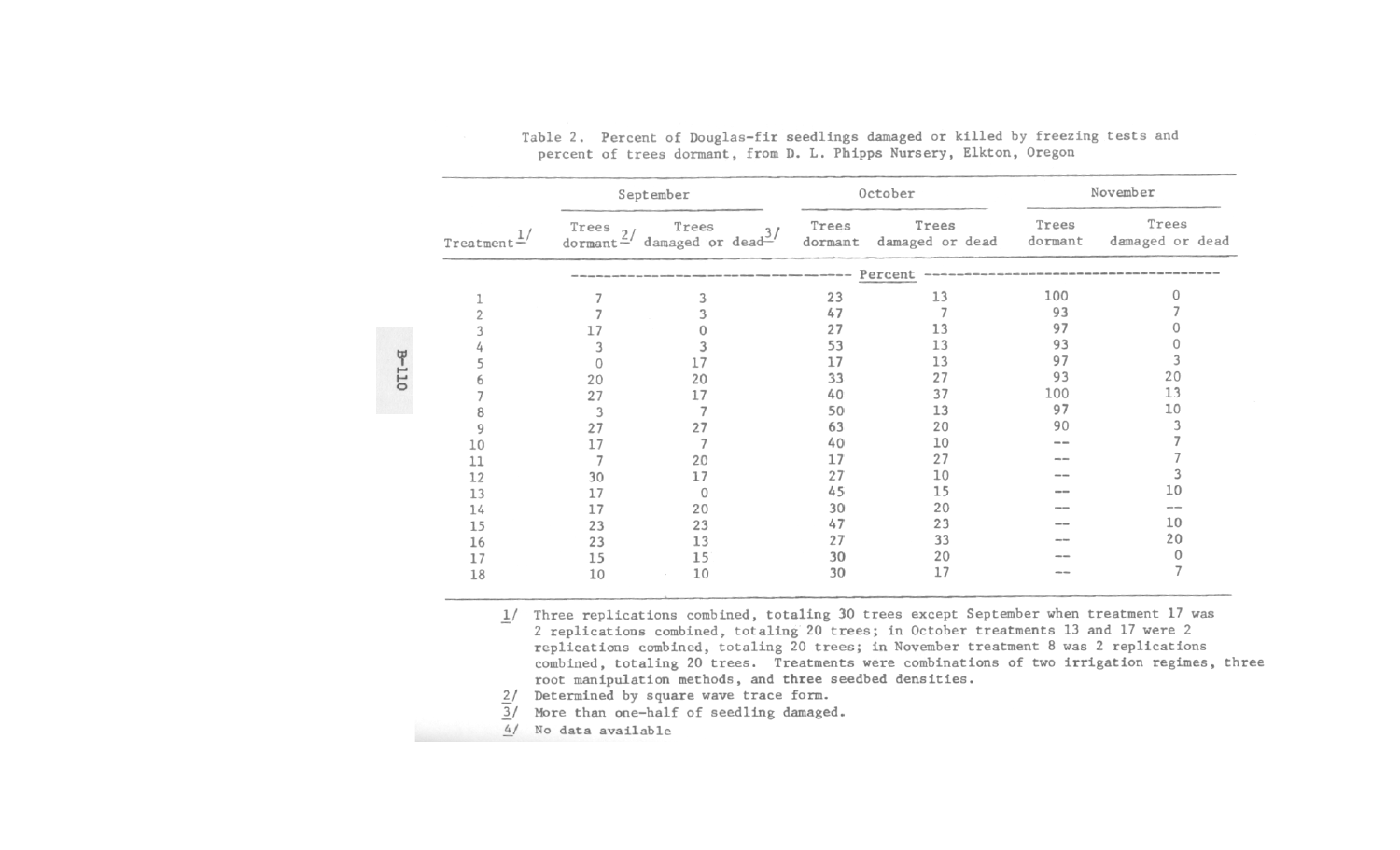

 FIGURE 2. THEORETICAL RELATIONSHIP BETWEEN PERCENT OF DOUGLAS-FIR SEEDLINGS DAMAGED OR KILLED BY FREEZING TESTS AND THE PERCENT OF TREES DORMANT, EACH LINE REPRESENTS A

DAMAGING TEMPERATURE.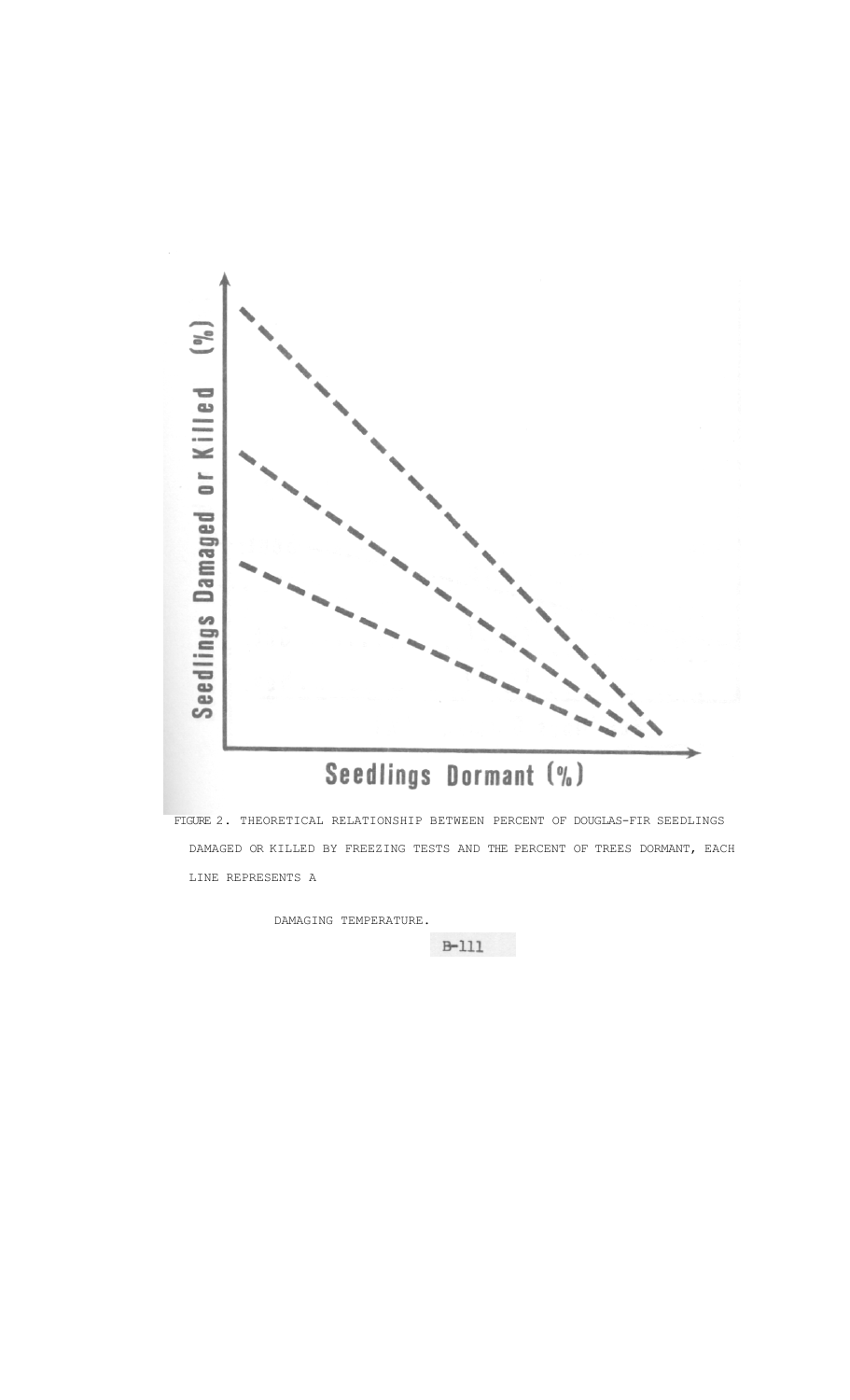

FIGURE 3. CORRELATION BETWEEN DOUGLAS-FIR SEEDLINGS FROM WIND RIVER NURSERY DAMAGED OR KILLED BY FREEZING

TEST AND TREES DORMANT AS DETERMINED BY SQUARE WAVE TRACE.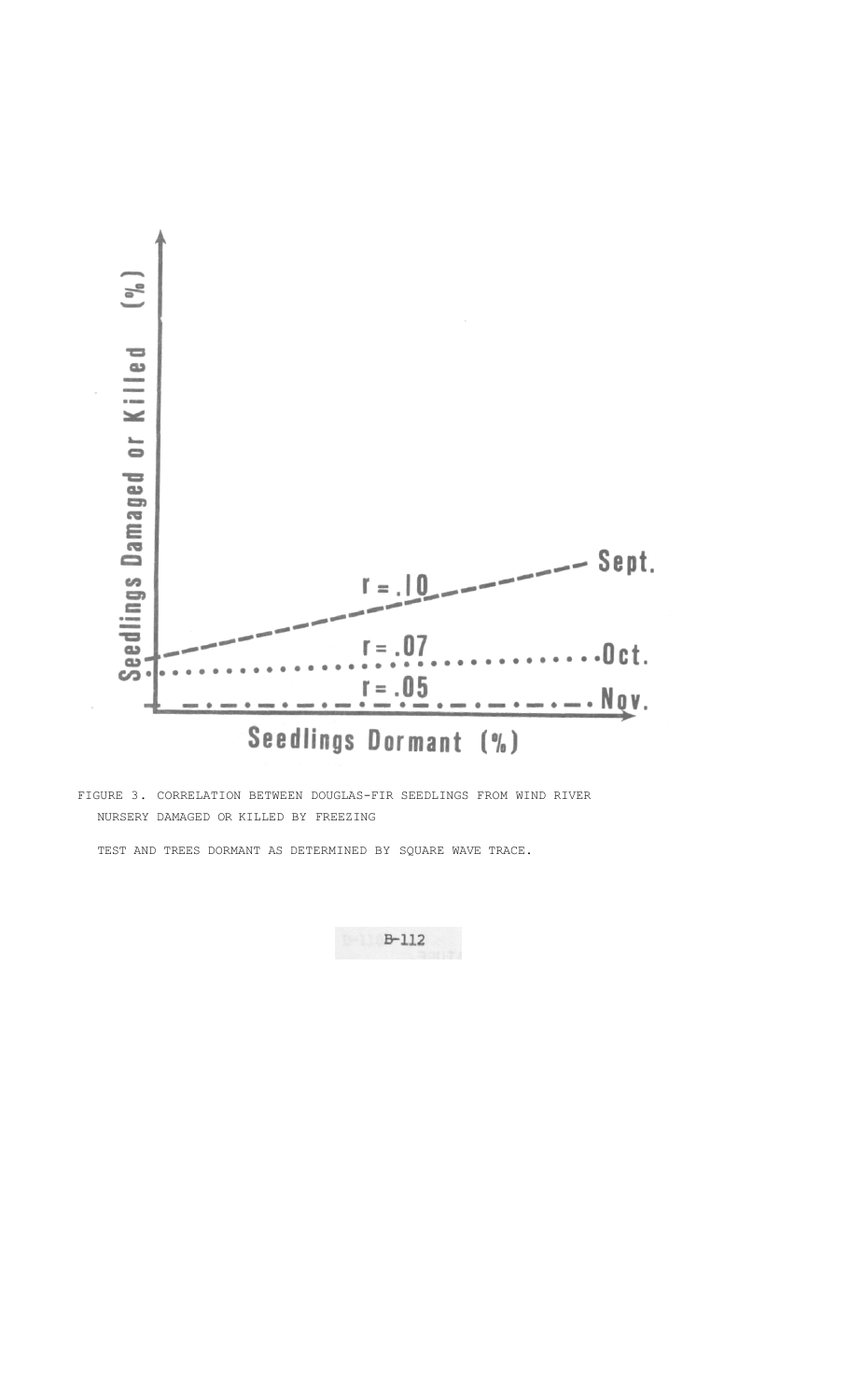

FIGURE 4. CORRELATION BETWEEN DO1UULAS FIR SEEDLINGS FROM D. L. PHIPPS NURSERY DAMAGED OR KILLED BY FREEZING TEST AND TREES DORMANT AS DETERMINED BY SQUARE WAVE TRACE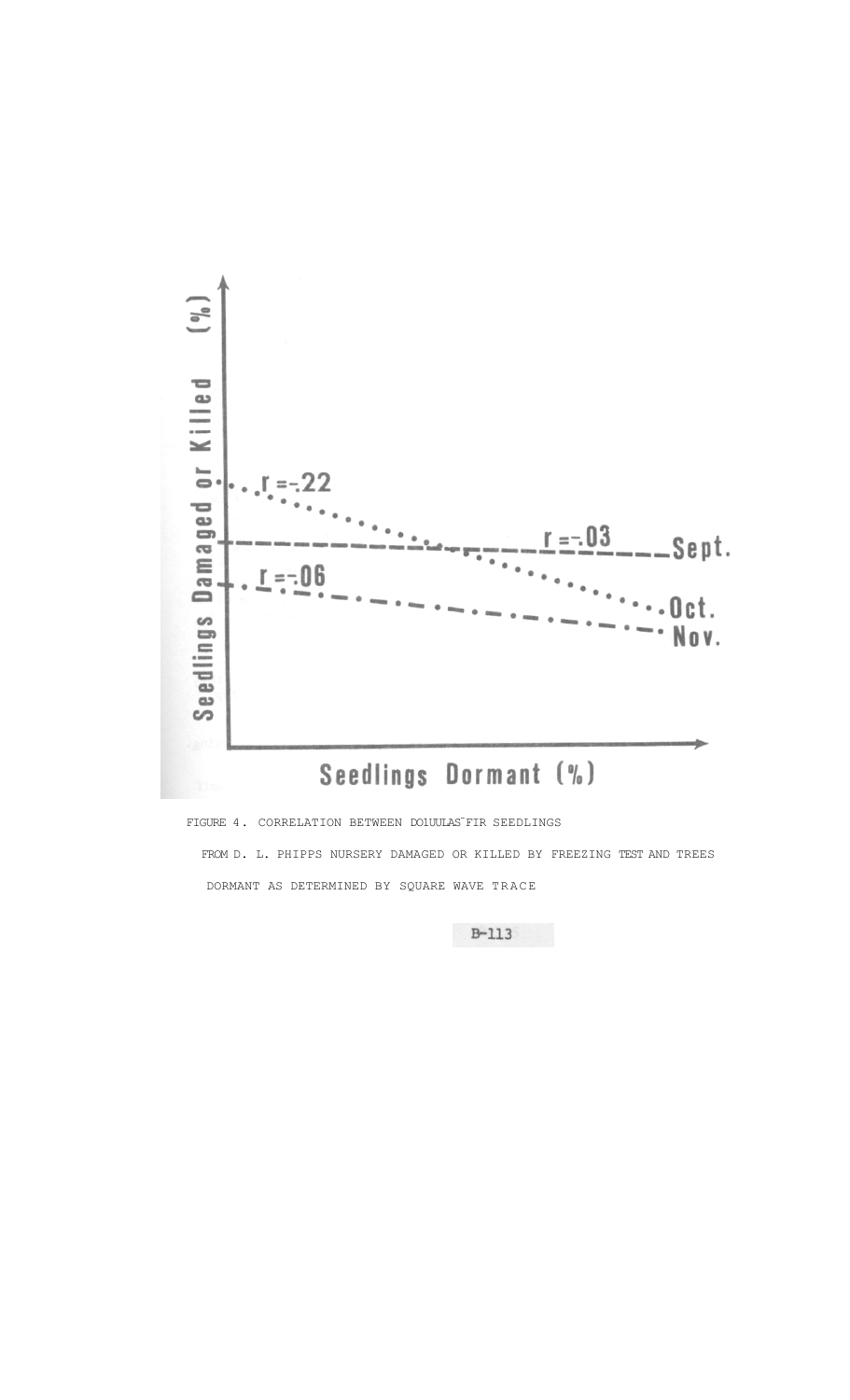The data were also analyzed for effects of individual treatments. No correlative trends between trace form and damage were detected for seedlings of each irrigation treatment, root manipulation treatment, or seedbed density. Treatment interactions were not analyzed.

#### **DISCUSSION**

Observations were carefully made to minimize factors that might influence the test results. Factors that might have had some effect were (1) Square wave observations were taken after lifting rather than  $\underline{\text{in}}$  situ; (2) trace and freezing damage observations were made on different seedlings; and (3) time intervals between lifting seedlings, potting them for testing, and testing them may have subtly influenced the seedlings' capability to withstand freezing.

A major purpose for determining dormancy is to decide when seedlings are well enough conditioned to withstand storage or outplanting; i.e., seedlings are cold hardy. Visual observation of trace form such as was done in this study would be the likely technique used by nursery personnel. Data from this study indicate that such observations do not correlate with hardiness determined by freezing tests. Therefore, I question the use of the oscilloscope square wave technique as a tool for measuring cold hardiness.

In her evaluation of the oscilloscope technique for detection of dormancy and survival potential of Douglas-fir seedlings, Askren (1978) classified trace forms using voltage measurements at three constant points on the trace. Ratios of these measurements were used to typify the trace form. Seasonal changes in trace form were then compared with seasonal changes in bud growth responses. She found that although the trace form demonstrated a seasonal trend, the transition from dormancy deepening to the dormant state was not reflected in any significant change of trace form. She did however, observe that the trace form changed greatly during the period in which cambial growth ceased (late October to early November). Van den Driessche, (1969) using a ratio of tissue impedance at low frequency to tissue impedance at high frequency, also observed changes in his measurements coinciding with cessation of cambial activity. He further noted that cambial activity ceased at the same time cold hardiness began to develop.

We intend to further evaluate the use of the oscilloscope/square wave technique during the 2d year of a continuing study of seedling conditioning.

## LITERATURE CITED

Aronsson, Aron, Torsten Ingestad, and Lars-Goran Looff. 1976. Carbohydrate metabolism and frost hardiness in pine and spruce seedlings grown in different photoperiods. Physiol. Plant. 36:127- 132.

Askren, Catherine A. 1978. Evaluation of the oscilloscope technique for detection of dormancy and survival potential of coniferous seedlings. Master of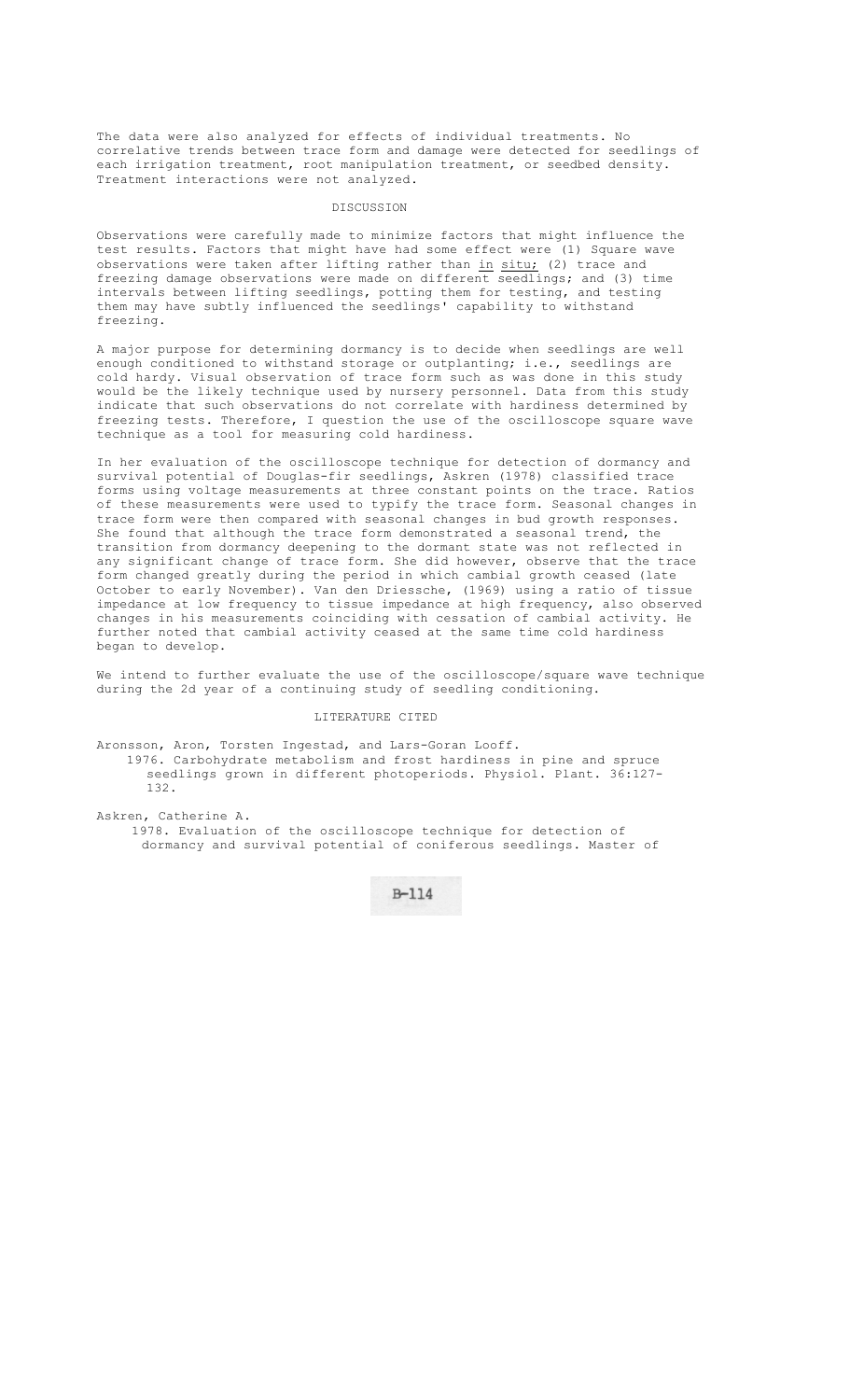Science Thesis. Oreg. State Univ., Corvallis. Cleary, B. D., R. D. Greaves, and P. W. Owston. 1978. Chapter 6 Seedlings. In Regenerating Oregon's Forests. Oreg. State Univ. Ext. Serv. p. 61-97. Ferguson, Robert B., Russell A. Ryker, and Edward T. Ballard. 1975. Portable oscilloscope technique for detecting dormancy in nursery stock. USDA For. Serv. Gen. Tech. Rep. INT-26. 16 p. Glerum, C. 1976. Frost hardiness of forest trees. In Tree Physiology and Yield Improvement. Academic Press. New York. p. 403-420. Lavender, Denis P., and Brian D. Cleary. 1974. Coniferous seedling production techniques to improve seedling establishment. Proc. North Am. Containerized For. Tree Seedling Symp. Great Plains Agric. Counc. Publ. 68. p. 177-180. Levitt, J. 1956. The hardiness of plants. Academic Press. New York. p. 5-137. Sakai, A., and C. J. Weiser. 1973. Freezing resistance of trees in North America with reference to tree regions. Ecology 54(1):118-126. Seidel, K. W. 1974. Freezing resistance of hardened and unhardened grand fir seedlings. Northwest Sci. 48(3):195-202. Tanaka, Yasuomi, and Roger Timmis. 1974. Effects of container density on growth and coldhardiness of Douglas-fir seedlings. Proc. North Am. Containerized For. Tree Seedling Symp. Great Plains Agric. Counc. Publ. 68. p. 181-186. Timmis, Roger. 1973. Cold acclimation and freezing in Douglas-fir seedlings. Ph. D. Thesis. Univ. B. C., Canada. Timmis, Roger. 1976. Methods of screening tree seedlings for frost hardiness. In Tree Physiology and Yield Improvement. Academic Press. New York. p. 421-435. van den Driessche, R. 1969. Measurement of frost hardiness in two year old Douglasfir seedlings. Can. J. Plant Sci. 49:159-172.